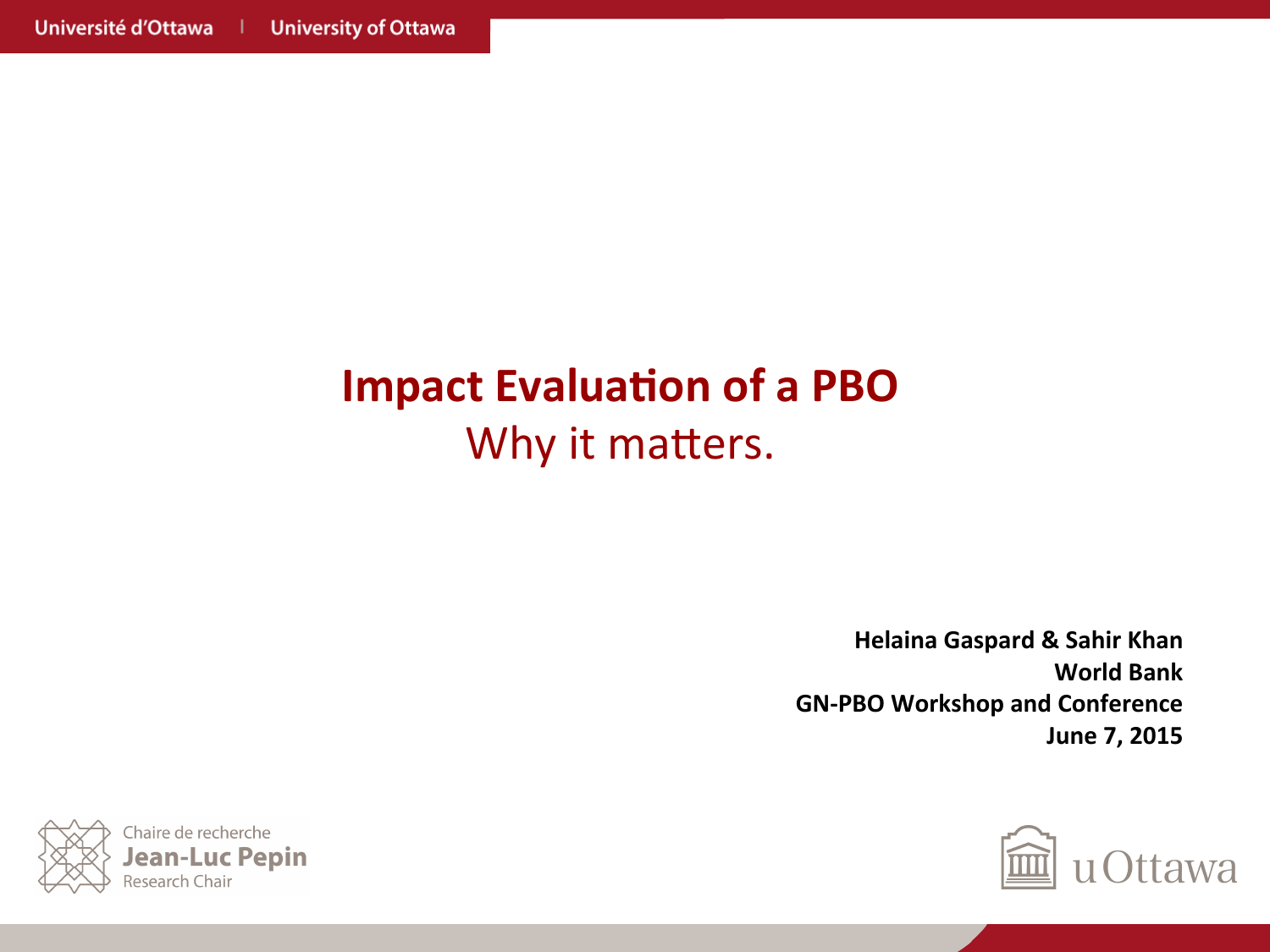#### **Session objectives...addressing key questions**

- How are PBOs perceived among MPs?
- Do MPs perceive a PBOs outputs to be integral to their work?
- Why be concerned about the perception of MPs?
- What are countries doing to evaluate MPs' perceptions of their PBO?
- Can this evaluation be built-in to a PBO's regular operation?



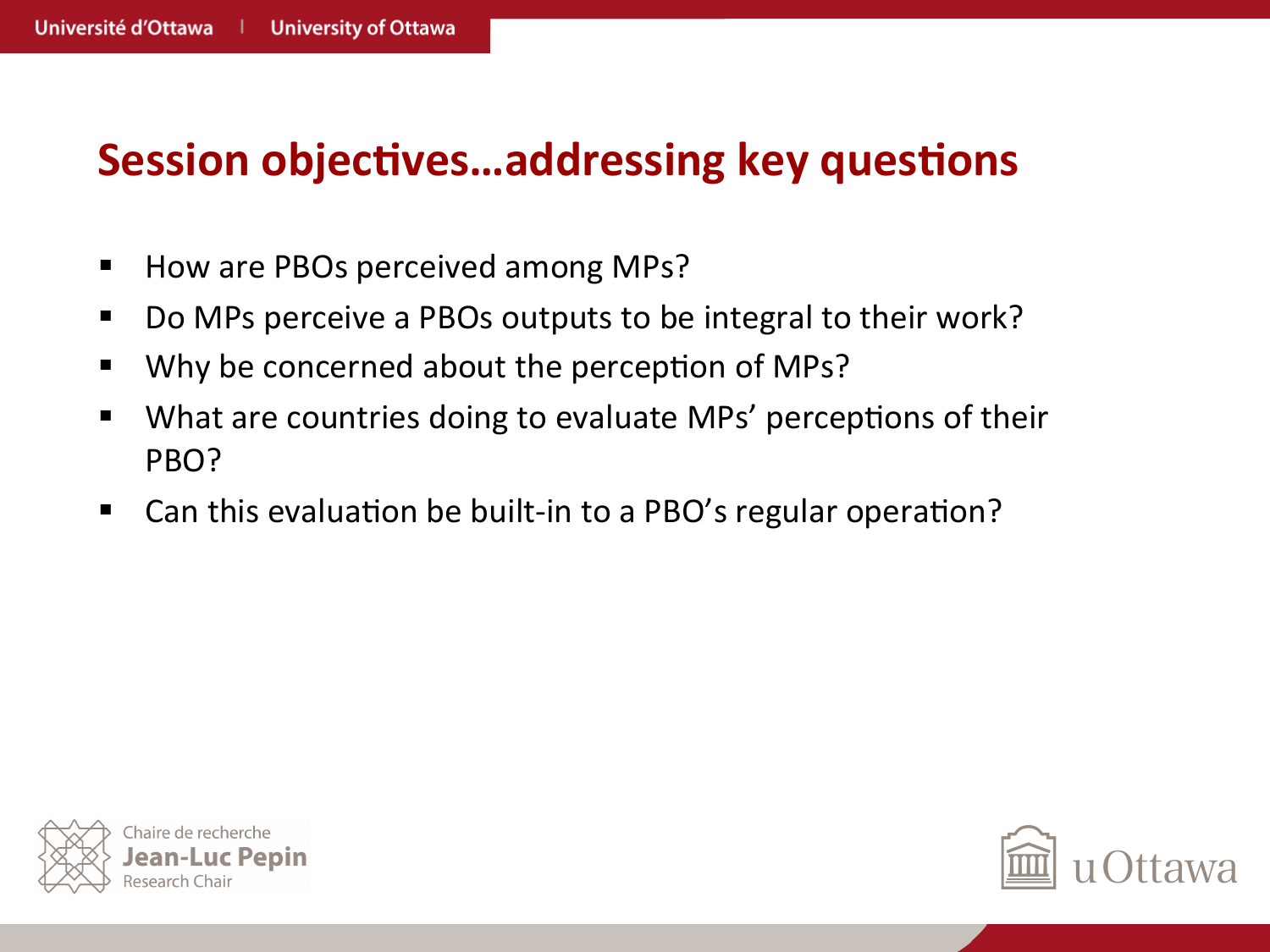### **PBOs, parliaments and MPs**

■ The most basic responsibility of legislators is to hold the government to account through its scrutiny function (Magna Carta 1215). 

#### So what?

- Weak fiscal scrutiny  $=$  weakened parliamentary democracy.
- Re-focusing on parliaments, e.g. growth in independent fiscal institutions around the world.
- PBOs can support parliamentarians in executing their fiscal scrutiny function.



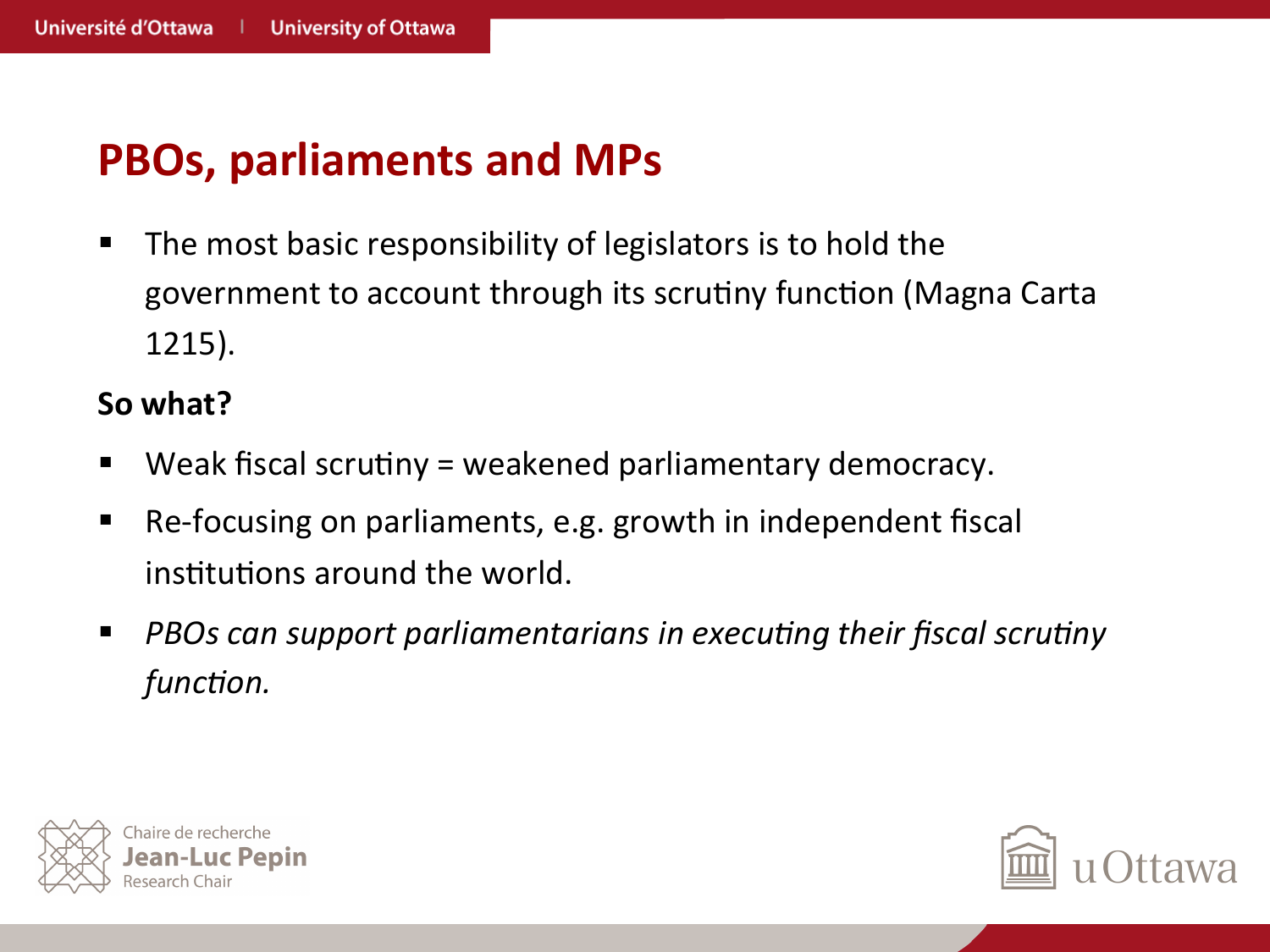### Assessing the perceptions of legislators in Canada

- $\blacksquare$  The Jean-Luc Pepin research chair is currently undertaking research to assess whether:
	- □ Parliamentarians know their role and obligations (in particular fiscal scrutiny)
	- □ Parliamentarians have the resources required to fulfill their mandate



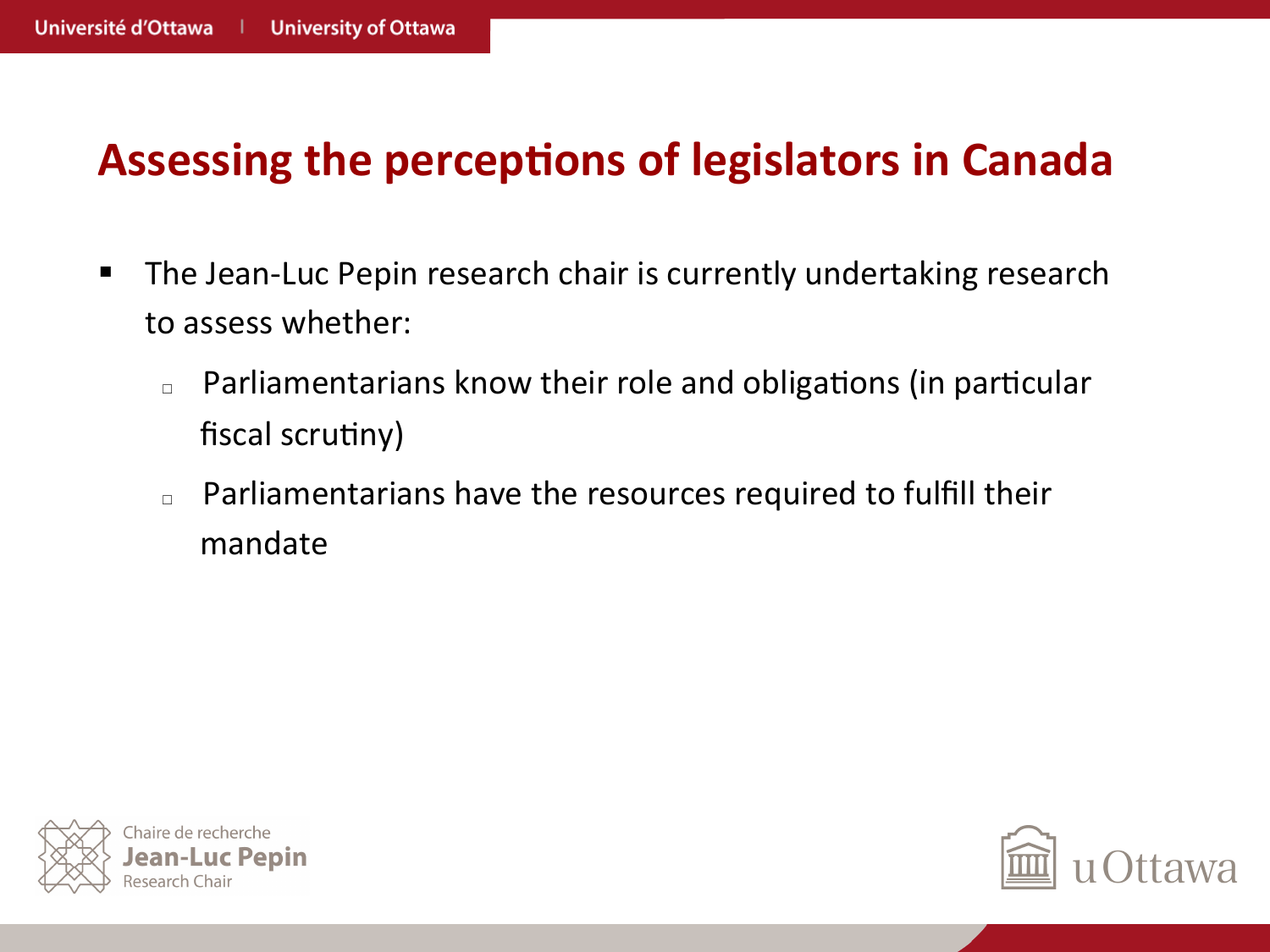# finparl

- FinParl will be a global repository of data, analysis and research on parliaments and their scrutiny function.
- $\blacksquare$  With the fiscal scrutiny as a common basis for analysis, the processes, tools, reporting mechanisms and outcomes of parliaments on fiscal matters can be identified and measured.
- $\blacksquare$  The FinParl portal will promote research, collaboration and institution building in developed and developing countries.
- By reducing barriers to access and normalizing comparability between countries, FinParl will be the go-to source for data and analysis at the nexus of public finance and democratic affairs.



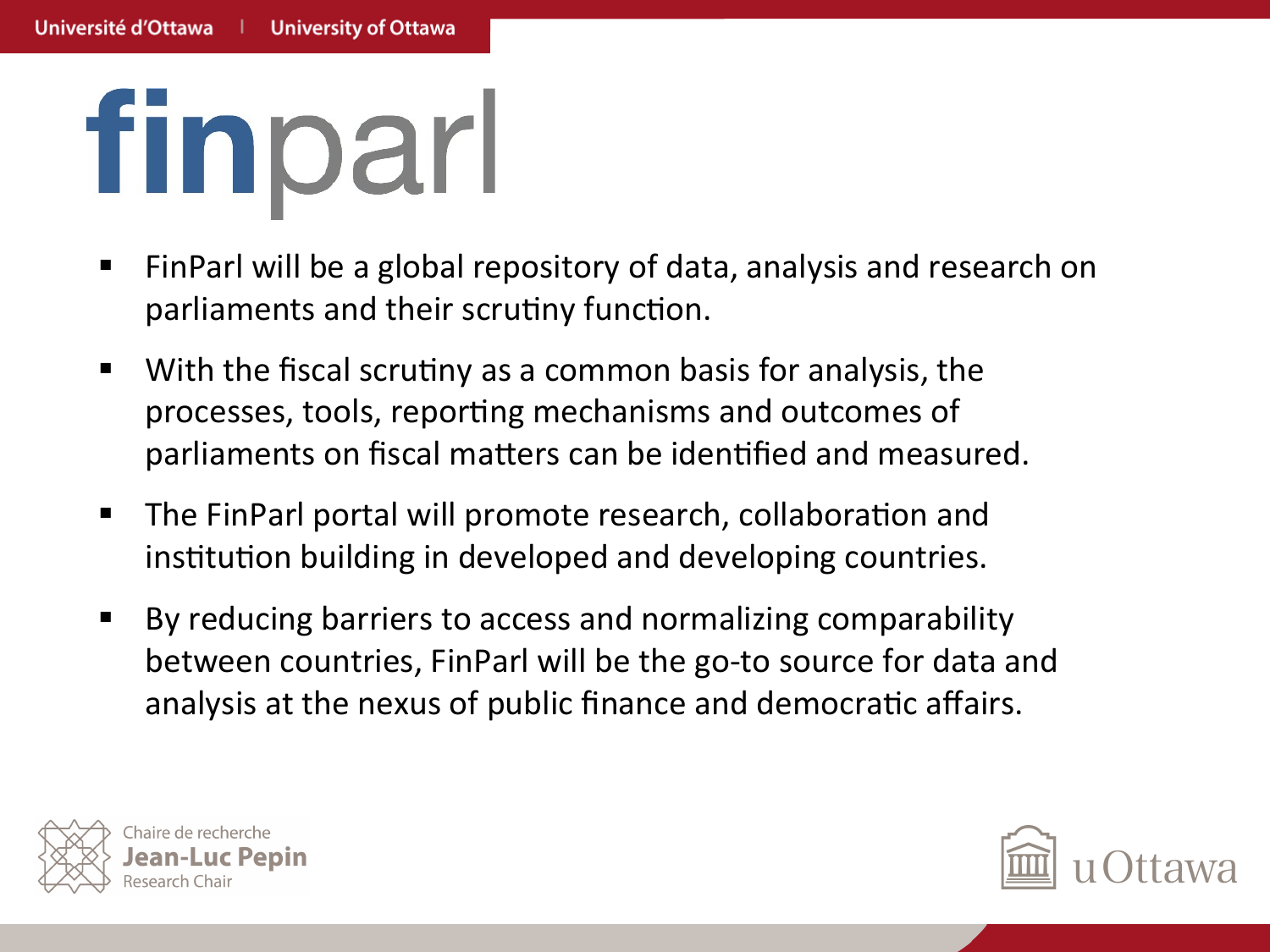# finparl

- FinParl is a portal on public finance and accountability:
	- □ Content (data)
	- □ Online Journal
- The research-focused content arm of FinParl will have databases, working papers and discussion blogs for researchers.
	- □ Data on ASEAN countries, World Bank Parliamentary Budget Offices, and OECD independent fiscal institutions and their legislatures have been collected.
- The online journal will be peer-reviewed and published quarterly, with a board of international public finance and parliamentary experts.
	- □ University of York professors to serve as founding editors.



haire de recherche ean-Luc Pepin esearch Chair

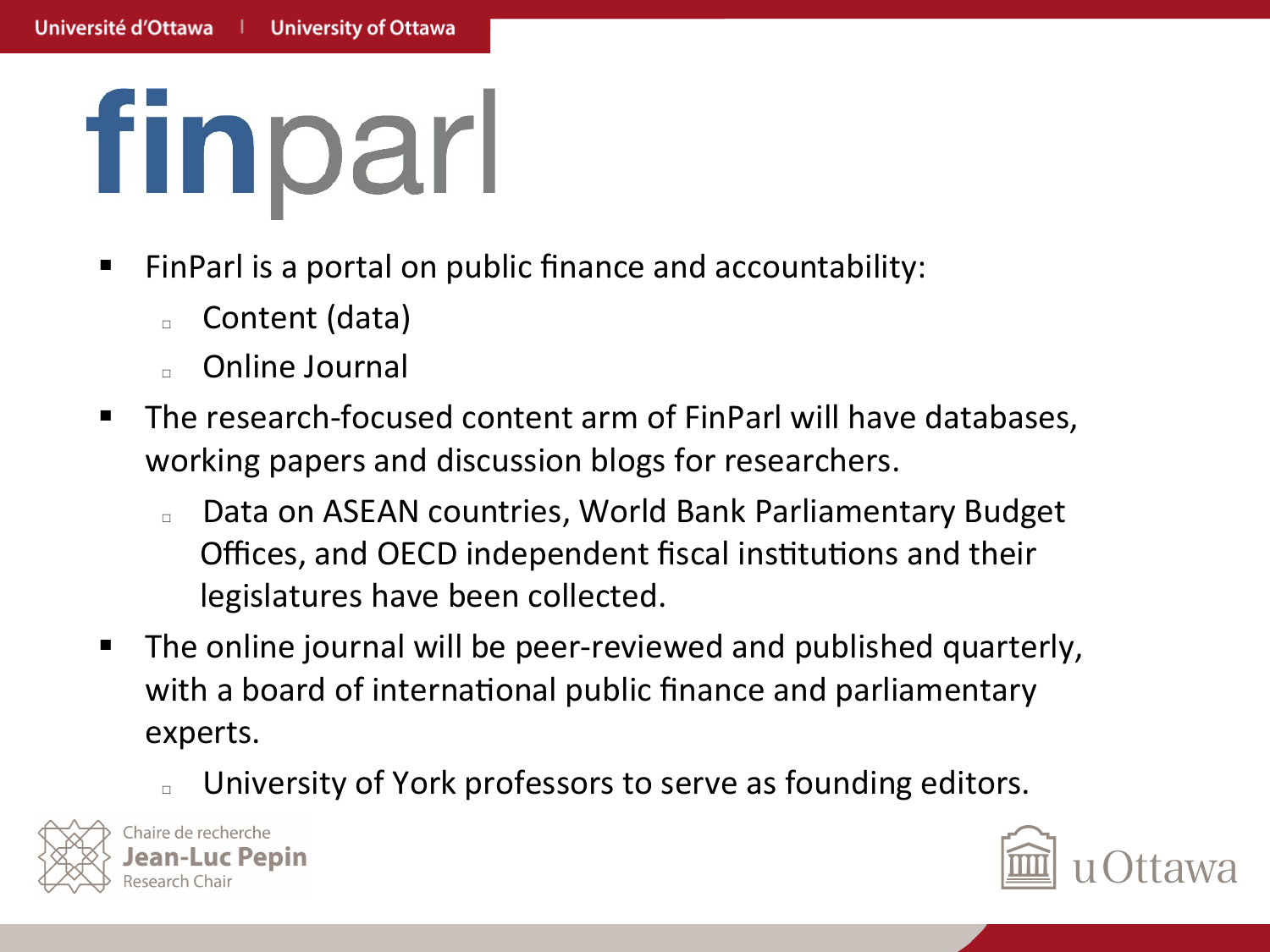## **Why be concerned about the perceptions of parliamentarians?**

- PBOs have stakeholders. Who are they?
- **E** Implementing and establishing a PBO is not always easy.
- Stakeholders (especially parliamentarians) are crucial to its legitimacy and sustainability because they are primary clients.
- Therefore, when establishing a PBO or evaluating an existing PBO, stakeholders are crucial for success.



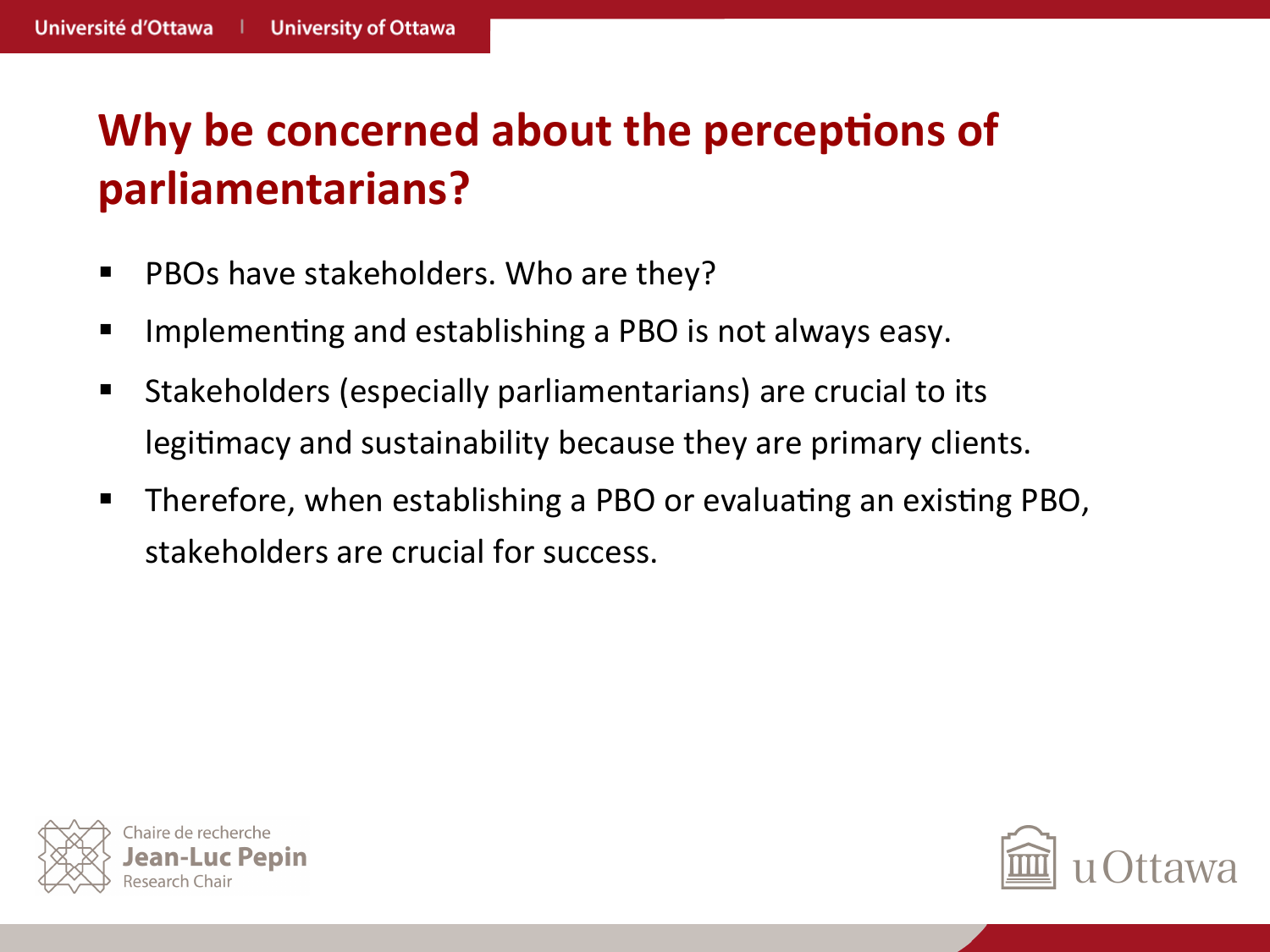#### **Broadening the stakeholder universe**

- MPs are the key client for a PBO
- However, they are not the only clients
- MPs may see the value of a PBO through the lens of other stakeholders
- PBO's operate in a complex universe of stakeholders



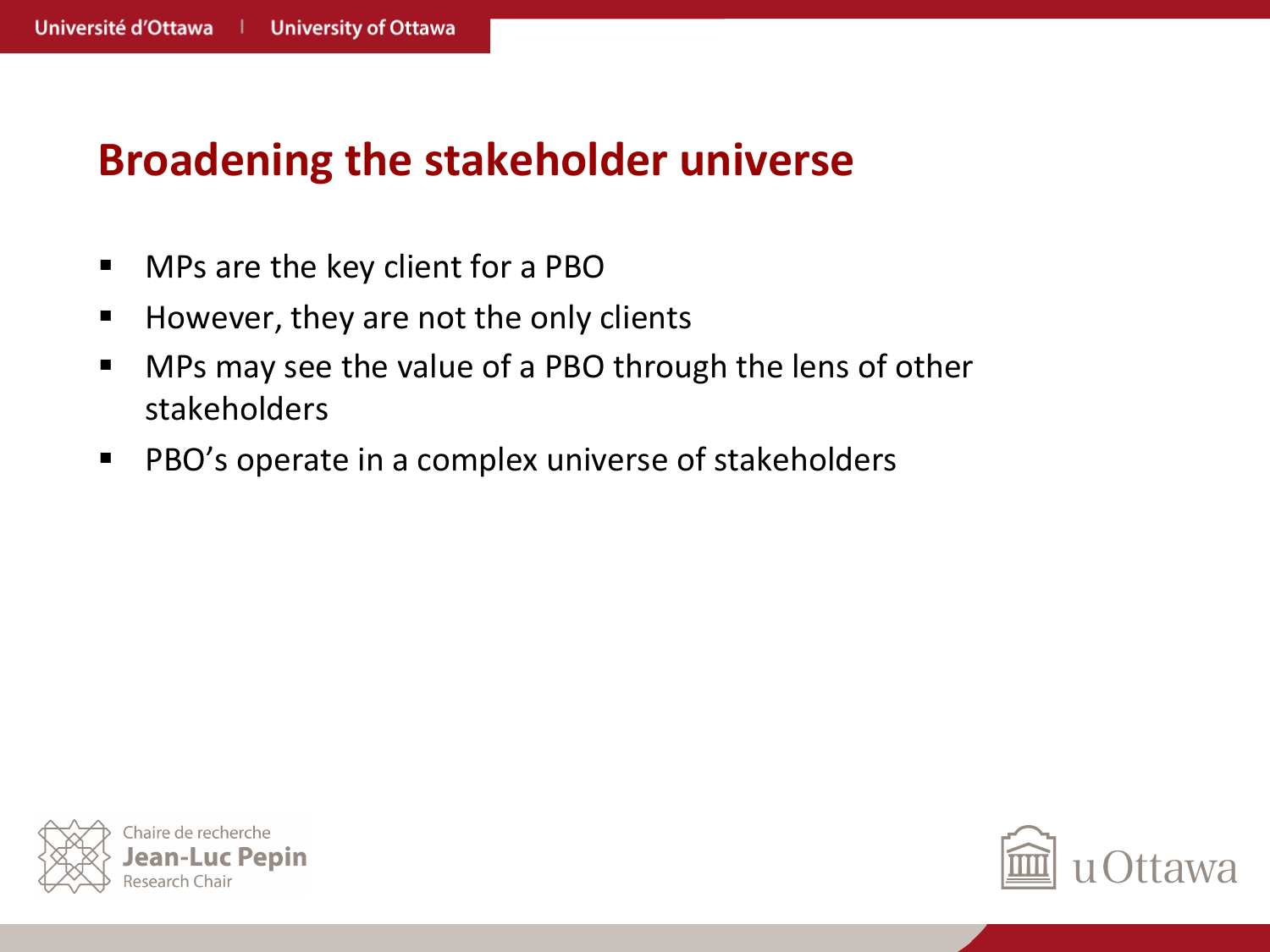#### **Points of departure**





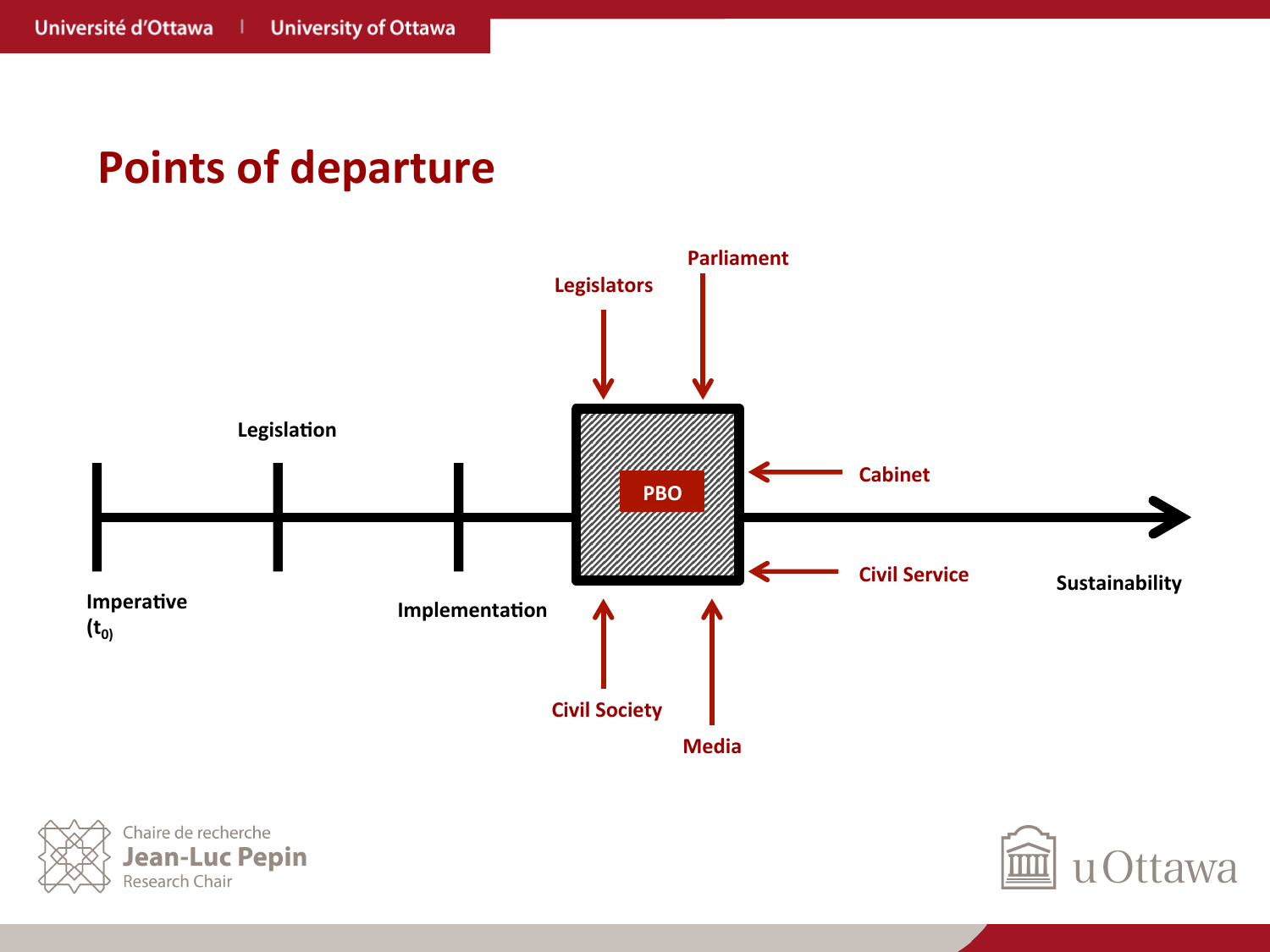#### **Can perceptions be managed?**

- Various forces act on a PBO in sometimes contradictory ways. You must:
	- $\Box$  Make your environment receptive to you
	- $\Box$  Condition stakeholders to use your office
- Use your outputs (i.e. what you produce) to manage these forces. You must ensure your outputs are:
	- $\Box$  Relevant
	- $\Box$  Authoritative
	- □ Timely



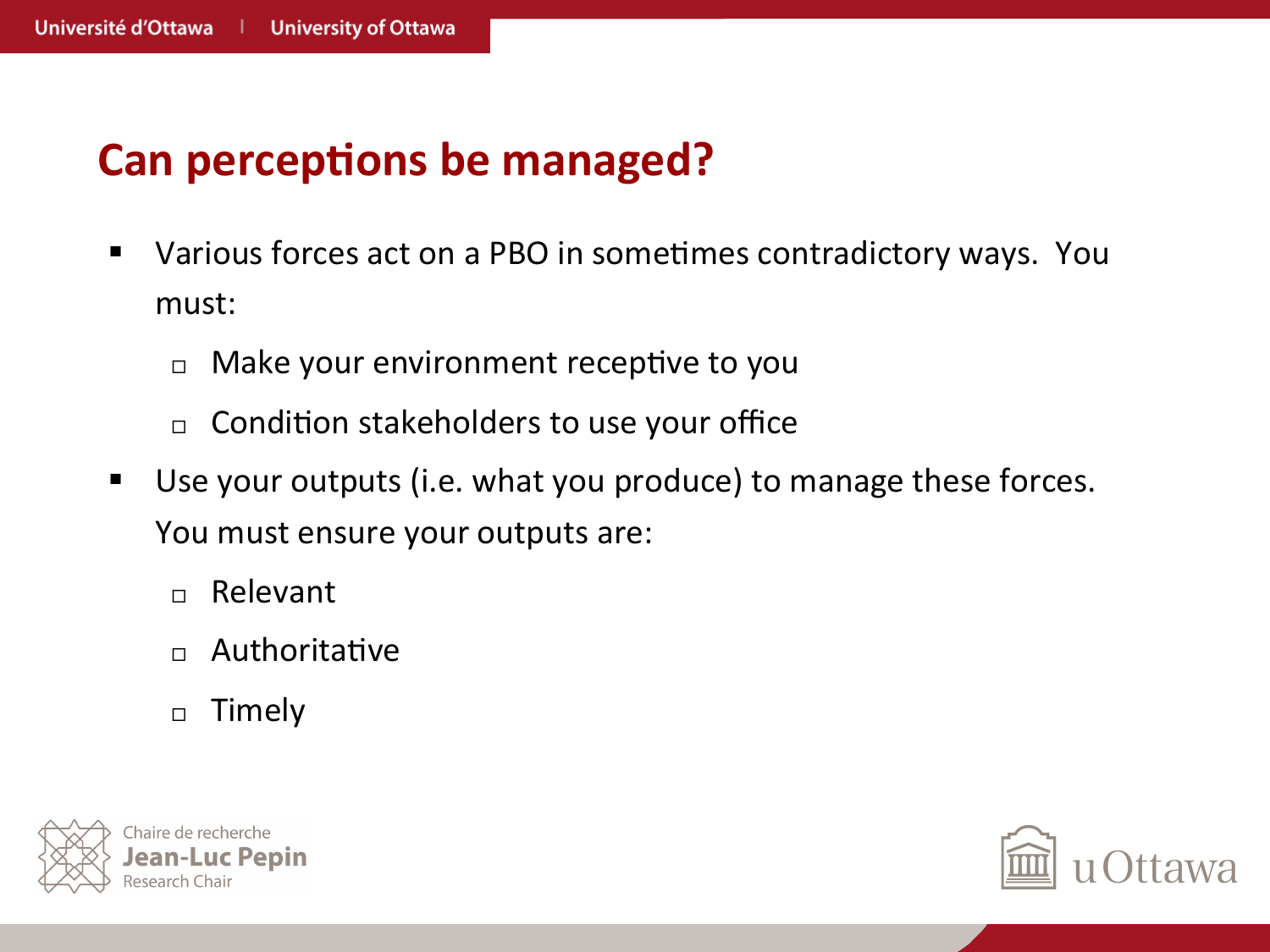#### **Assessing your impact through outcomes**

- Carving out your place in an inhospitable environment is not a passive exercise—you must persist
- Appeal to your stakeholders to ensure *sustainability*. A PBO can exist on paper but if it cannot communicate with stakeholders, it may become irrelevant
	- □ Who are a PBO's key stakeholders?
	- $\Box$  What are some ways of actively communicating with them?



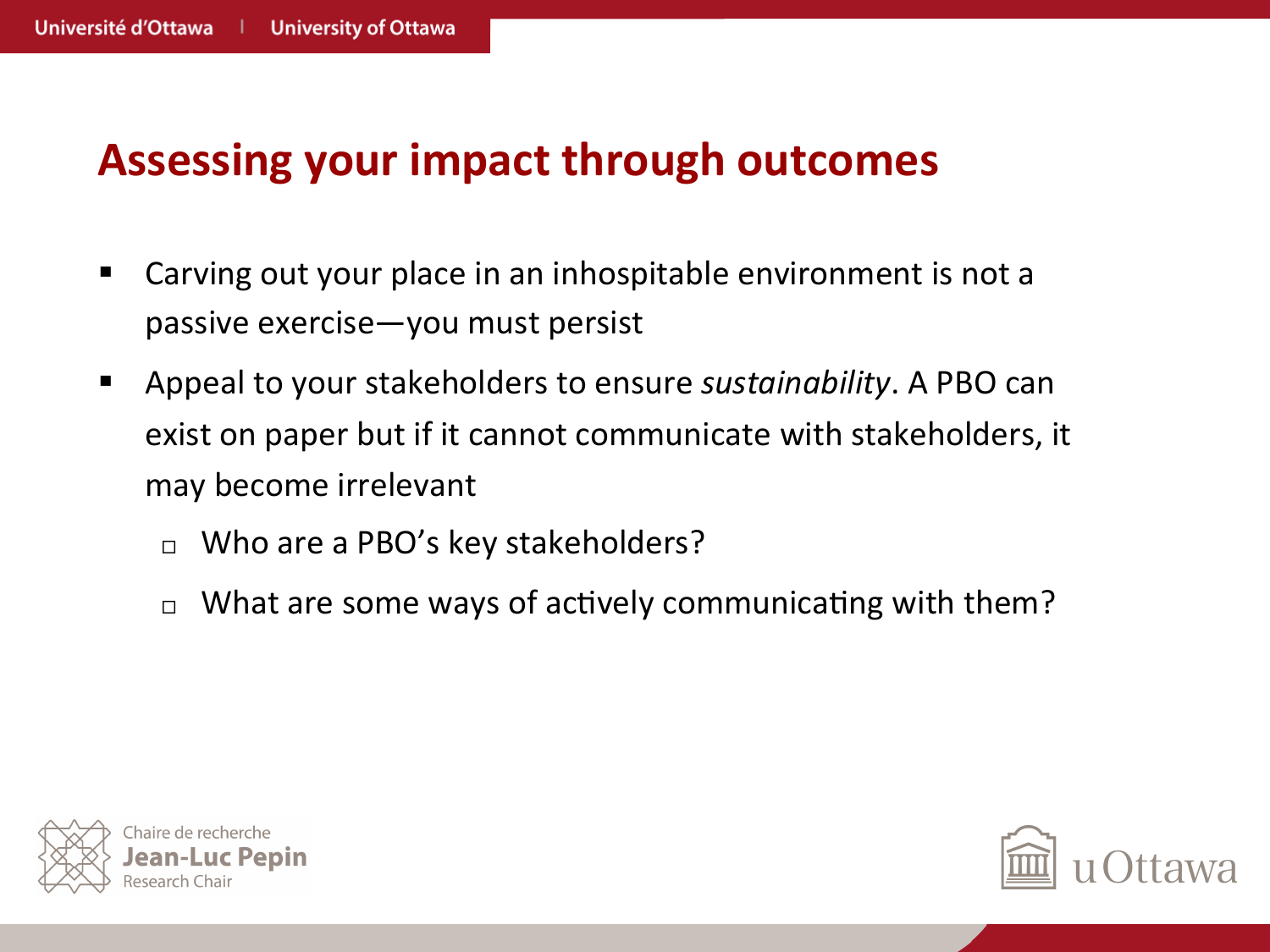#### **OECD** evaluation framework for PBOs

| <b>Common Performance Framework</b> |                                          |                                                    |                                                                                                                                        |  |
|-------------------------------------|------------------------------------------|----------------------------------------------------|----------------------------------------------------------------------------------------------------------------------------------------|--|
|                                     | <b>Context</b>                           | Inputs                                             | Outputs<br><b>Outcomes</b>                                                                                                             |  |
|                                     | Legislation<br>Sources of accountability | <b>Budget</b><br>Human resources<br>$\blacksquare$ | Stakeholder surveys<br>Peer review of reports<br>П<br>(scientific and<br>methodological soundness)<br>Media analysis<br>$\blacksquare$ |  |
|                                     | Definition of<br>stakeholders            | Access to data<br>٠<br>Independence                | <b>Expert interviews</b><br>Transparency gains<br>п<br>Assessment against<br>counterfactuals                                           |  |



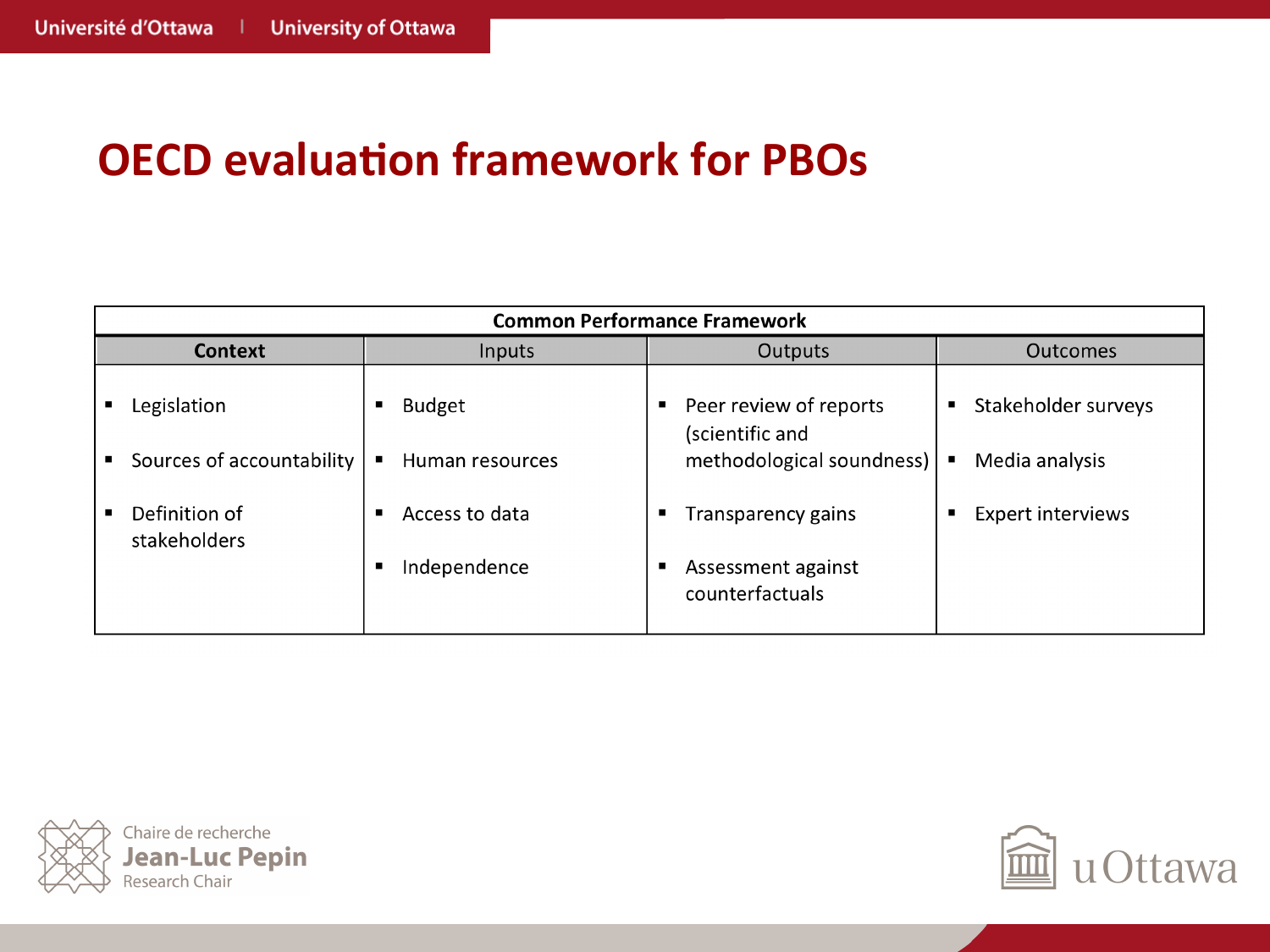#### **Case study - the 2014 UK OBR review**

- First review of the UK OBR
- Input, output, outcome frame
- **•** Defined performance  $-$  better decision support and enhanced transparency, rather than being "right"
- **Provided advice to support** organizational sustainability
- Helped to build legitimacy or the fledgling institution





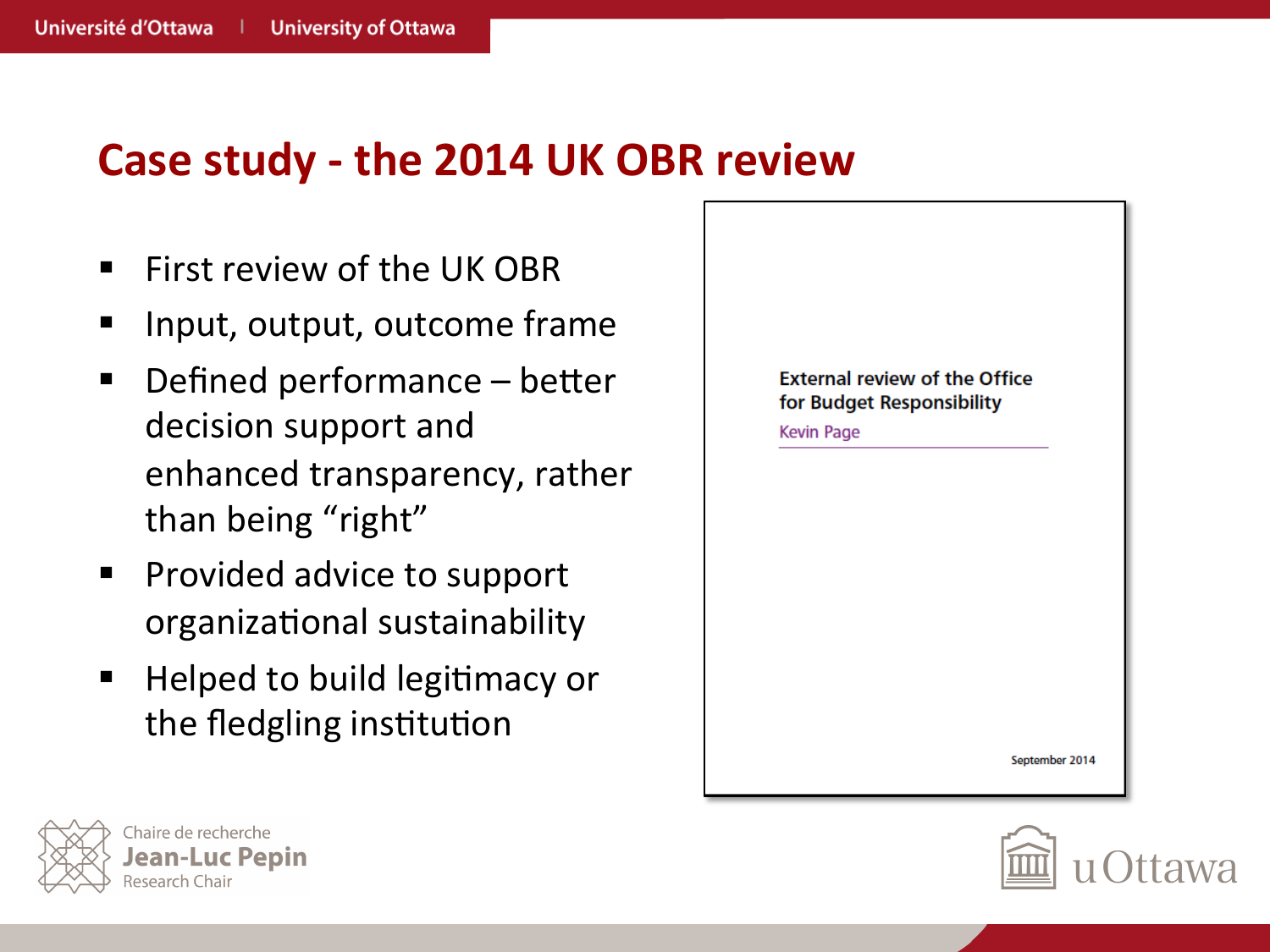### **Case study – Ontario Financial Accountability Office**

- Challenges of establishing a new office
- $\blacksquare$  Political complexities
- Building evaluation into the performance framework
- Lessons learned



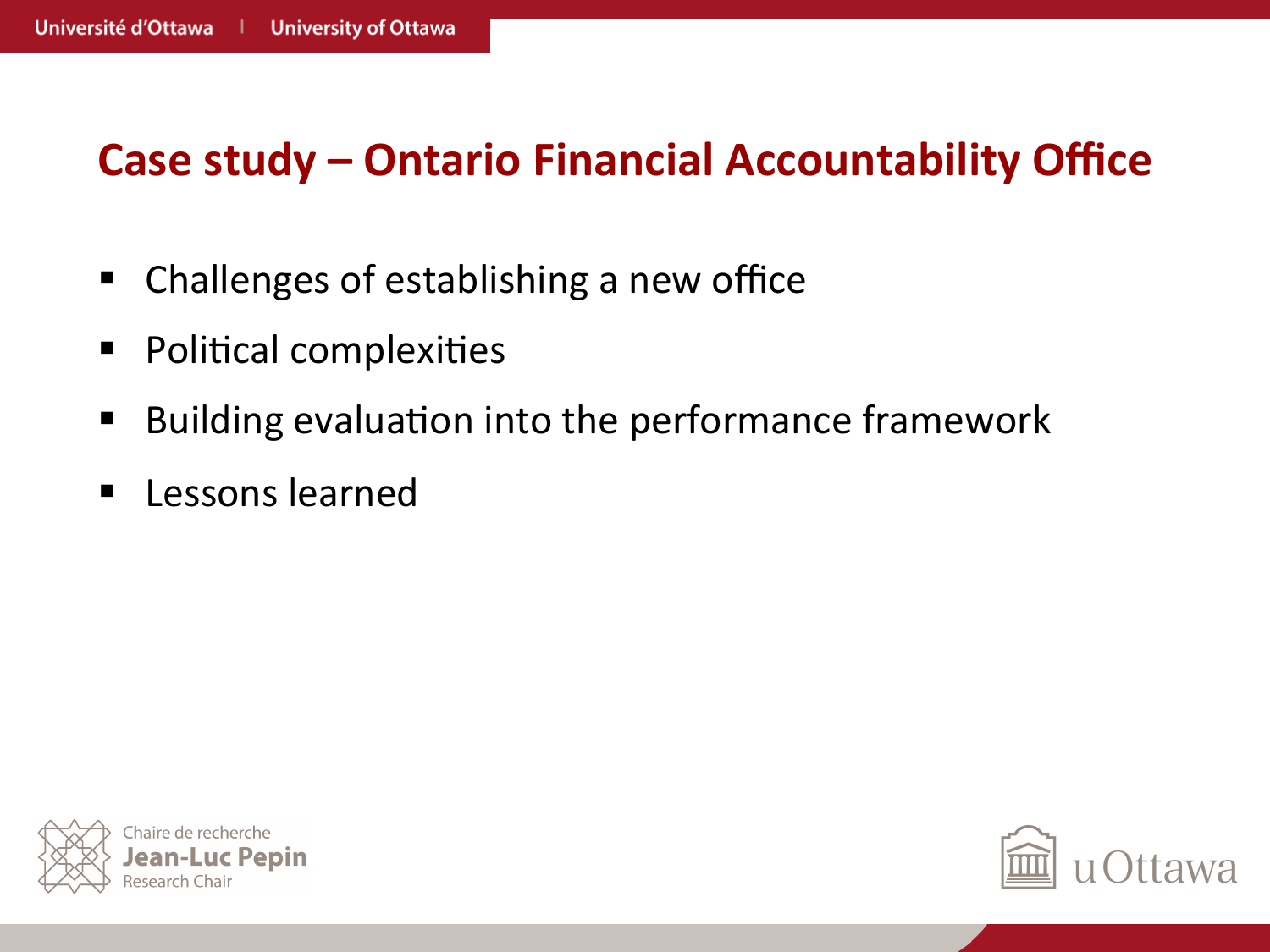### **Conclusion**

- E Cement dries quickly  $-$  you must act to set precedents of practices
- **E** Legitimacy is earned through practice and through ensuring relevance to stakeholders
- Evaluations enable a PBO to test the value of its work with key stakeholder, especially parliament